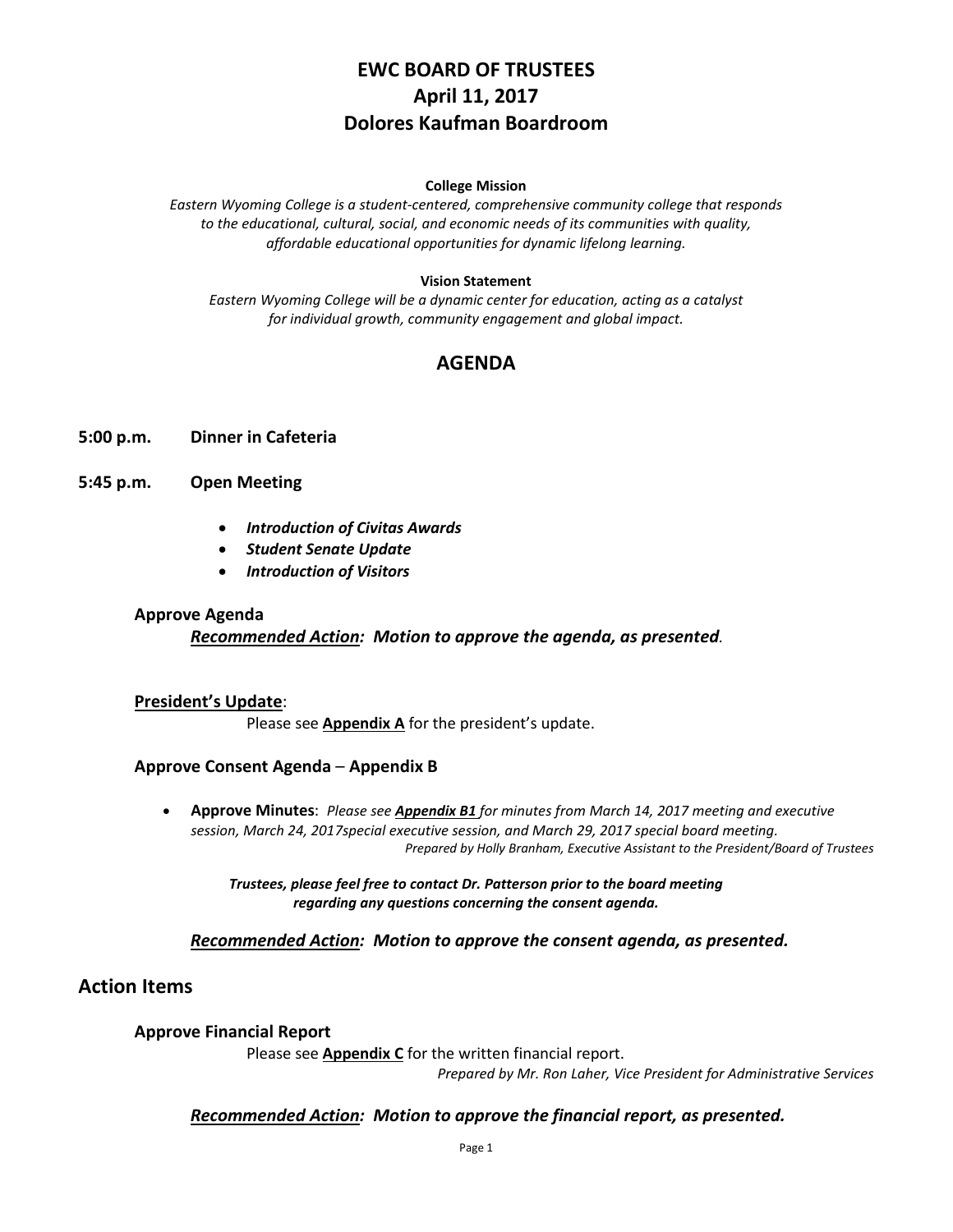### **Consider Welding Equipment Bids for CTEC and Approve Best Qualified Bids**

A summary of bids received prior to the April 6 deadline will be hand carried to the board meeting and a recommendation will be provided at that time. Bids will be grouped by the equipment bundles specified in **Appendix D** for the base bid, alternate bid #1, and alternate bid #2. The funding sources are the CTEC construction budget and Perkins grant. If the alternate bids exceed available funds, it may be necessary to appropriate undesignated carryover funds or request financial assistance from EWC Foundation to fill the gap. We are planning to purchase more welders than originally anticipated because the new labs will be wired to accommodate the more modern higher voltage equipment, which are more efficient and EWC will benefit through lower future electricity costs.

*Prepared by Mr. Ron Laher, Vice President for Administrative Services*

# *Recommended Action: Motion to approve best qualified bids, as recommended by the administration.*

### **INFORMATION ITEMS**

### **Construction Projects Update**:

Please see **Appendix E** for a list of projects.

*Prepared by Mr. Ron Laher, Vice President for Administrative Services and Mr. Keith Jarvis, Director of Physical Plant*

#### **Faculty Senate Update**:

An update will be provided at the meeting.

*Prepared by Ms. Kate Steinbock, Faculty Senate President*

#### **Human Resources Update**:

Please see **Appendix F** for the December update.

*Prepared by Mr. Edward Meyer, Director of Human Resources*

### **Institutional Development Update**:

The Board will be provided with information regarding the latest endowments the Foundation has received.

*Prepared by Mr. John Hansen, Director of Institutional Development*

### **Staff Alliance Update**:

Please see **Appendix G** for the Staff Alliance Update.

*Prepared by Ms. Kimberly Russell, Staff Alliance President* 

### **Student Services Update**:

Please see **Appendix H** for the Student Services update.

*Prepared by Dr. Rex Cogdill, Vice President for Student Services*

#### **Academic Services Update**:

Please see **Appendix I** for the Academic Services update.

*Prepared by Dr. Michelle Landa, Vice President for Academic Services*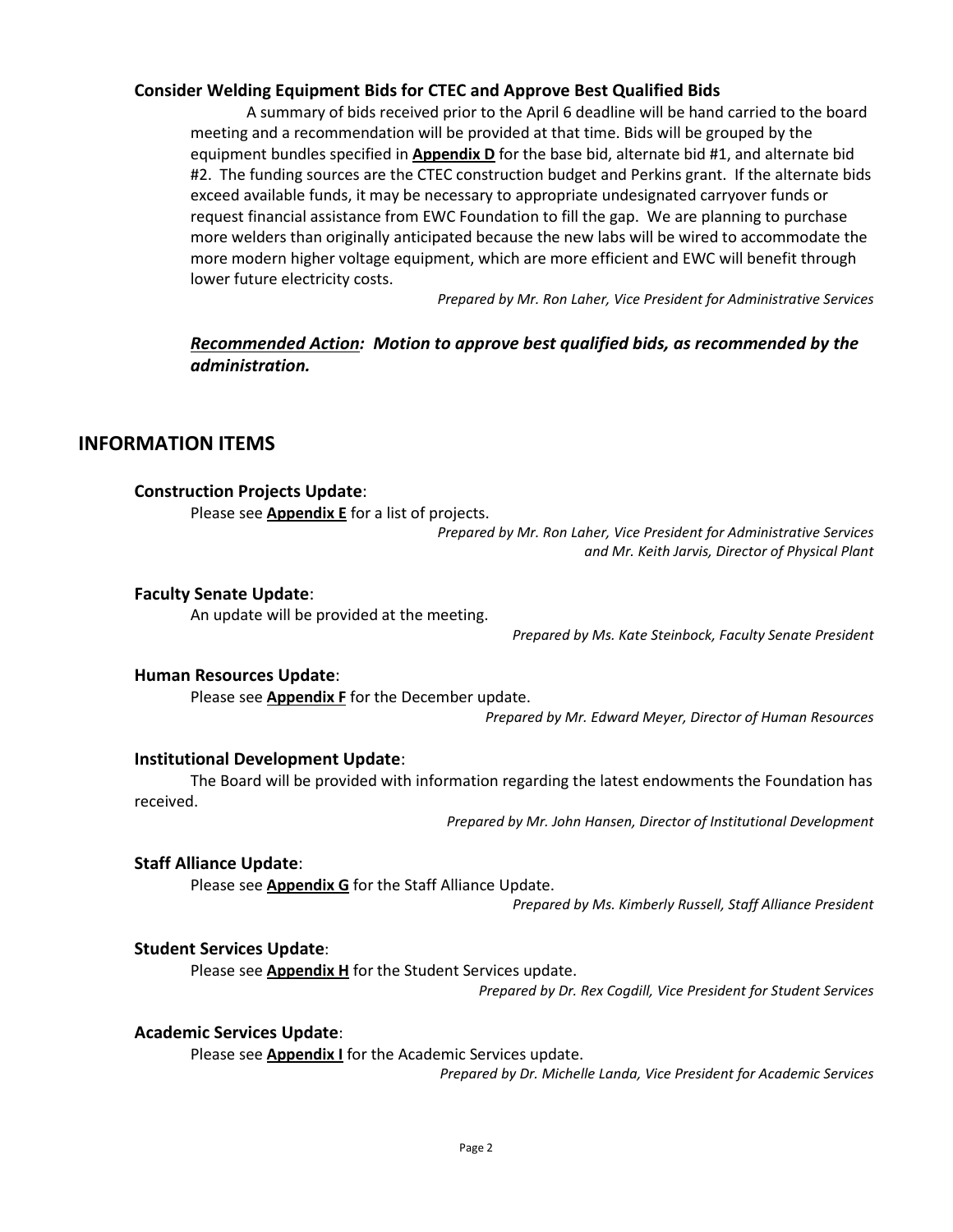## **Revised Administrative Rules**:

Administrative Rules 2.0.1 – 2.0.11 concerning Advisory Councils/Committees (**Appendix J**) Administrative Rule 3.21.1 Paid Leave (**Appendix K)** Administrative Rule 3.21.2 College Closure or Delayed Opening (**Appendix L**)

### **Trustee Topics**

### **Reminder of Presidential finalist interviews**:

| April 10 | Interview of Dr. Darrell Wilkes, 4:00 p.m., Boardroom   |
|----------|---------------------------------------------------------|
| April 12 | Interview of Dr. Doug Zalesky, 4:00 p.m., Boardroom     |
| April 18 | Interview of Dr. Lesley Travers, 4:00 p.m., Boardroom   |
| April 20 | Interview of Mr. Andrew Long, 4:00 p.m., Boardroom      |
| April 24 | Interview of Mr. Kelly McCalla, 4:00 p.m., Boardroom    |
| April 27 | Interview of Dr. D. Ryan Carstens, 4:00 p.m., Boardroom |

**At 6:30 p.m., dinner for the candidate and their spouse and the trustees and their spouses will be held.** 

### **Executive Session – Personnel**

*Recommended Action: Motion to approve adjourning to executive session to discuss personnel.*

**Adjournment**